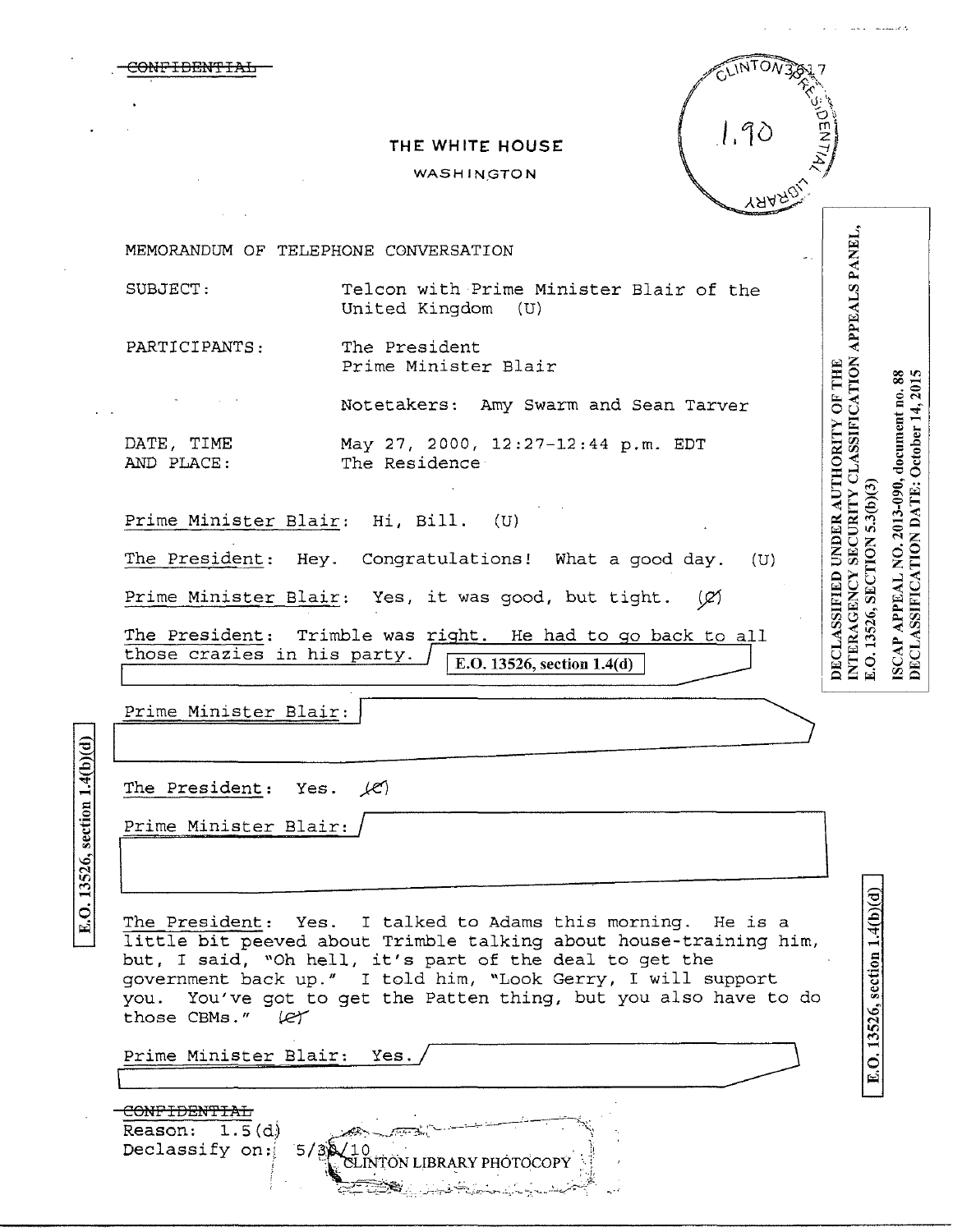CONFIDENTIAL 2

## **E.O.** 13526, section  $1.4(b)(d)$

The President: I think that is exactly what the republicans are thinking, so you have go to talk to them. There is no question·· they will completely, once they move forward with their CBM, cut<br>the ground from under the "no" unionists.  $(2)$ the ground from under the "no" unionists.

Prime Minister Blair: I think that is right.

**E.O. 13526, section 1.4(b)(d)** 

"he President: How's fatherhood coming? {U)

·.:me Minister Blair: It's different. (U)

The President: You're not coming to Berlin? Are you still going<br>to be on family leave. (U) to be on family leave.

Prime Minister Blair: It's difficult. I really wanted to come, but it is difficult to leave Cherie home alone on weekends without anyone. (U) without anyone.

The President: I think that is the right thing. (U)

Prime Minister Blair: It should be a good do and then you go on to Russia? (U)

The President: Yes. What I am trying to do. I guess you saw the sort of crazy speech Bush gave last week.  $\{C\}$ 

Prime Minister Blair: Yes, I did.  $\mathcal{L}$ et

The President: [gap] He didn't promise to unilaterally reduce below START III levels. He just promised to cut them below START

C<del>ONFIDENTIAL</del>

VTON LIBRARY PHOTOCOP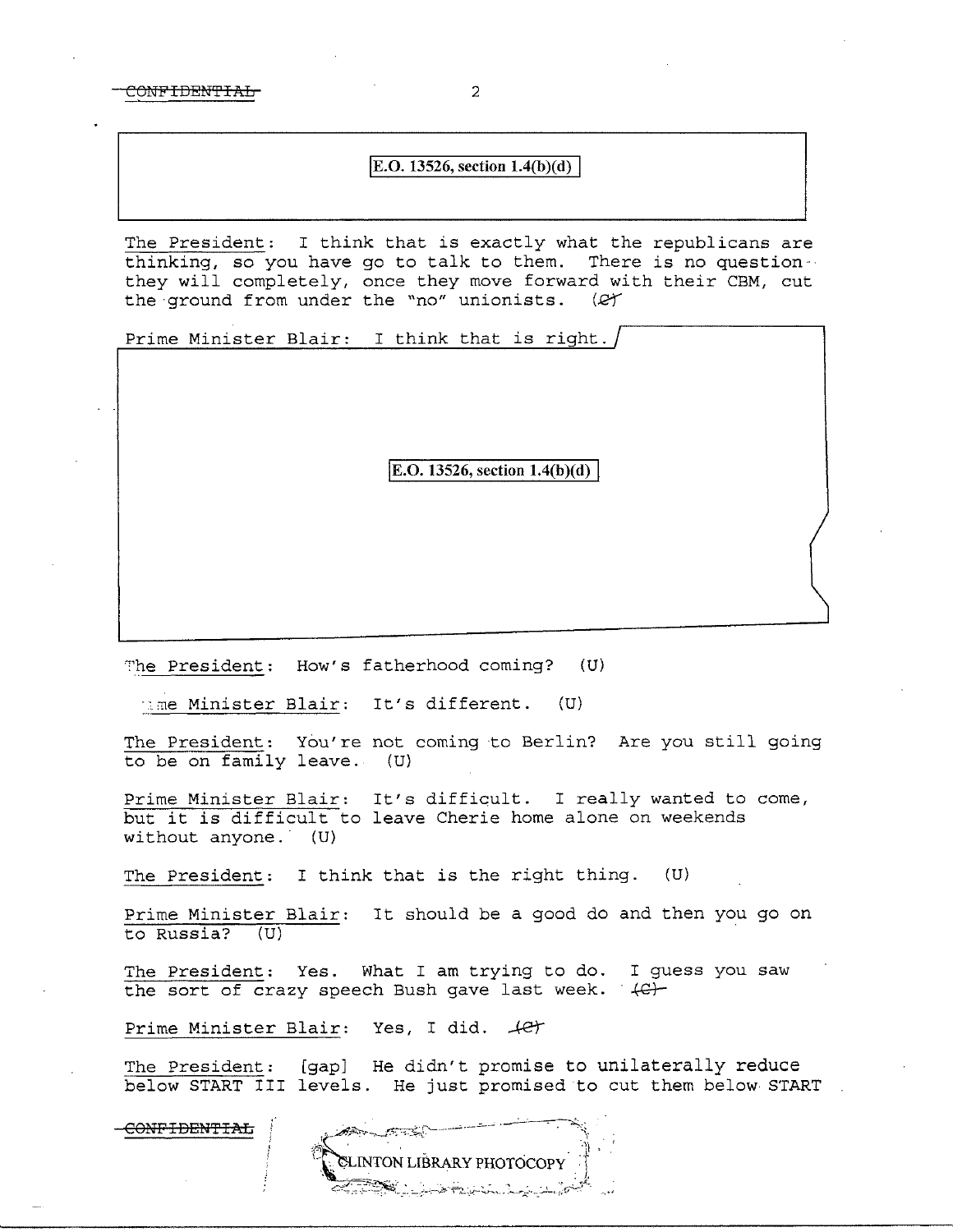## CONFIDENTIAL 3

II levels. Hell, I've already done that. This is just crazy. I am terrified these guys will get in and say Reagan was right about Star Wars. And then you'll get the Chinese building a thousand weapons, after all the work I did passing China Permanent Normal Trade Relations.  $(Q)$ 

## Prime Minister Blair: Congratulations, that was brilliant.  $(Q^x)$ .

The President: It was a great thing, but too hard. The only problem we have in this country is that our business community always kills legislation. Anyway, I am just so afraid that all the benefits will be squandered if Bush wins the elections. I still think we have a 50 percent or better chance to win.  $(2)$ 

Prime Minister Blair: Quite close, isn't it?  $\varnothing$ 

The President: It shouldn't be. White married'Protestants don't think they should be voting for Democrats, partly because of the gun issue that Al and I are taking on. All the specifics people agree with. [gap] it is crazy. You can take a poll about loopholes. Sixty-five percent to 30 percent say yes, but even in New York where it is more liberal than the rest of the country, if Hillary were endorsed by this group that did the Million Mom March, it's like 40 to 40 percent. A lot of the country likes it when we are in, but they have a hard time admitting it. My job approval was like 65 percent. Bush is really smart. The campaign against McCain was the most vicious in modern memory. He has these right wing foot soldiers do his dirty work, so he can be nice. I think Al had not the best couple of months, but now he is in good form and doing well. And we have the record and the people. I think he'll do fine in debates, but I still think he has a better than 50 percent chance of winning this thing. If he doesn't, then you will have to do a lot of heavy lifting. I think Al is sort of where I am on this stuff. Of course, if Bush wins, whatever I do with Putin, they can reverse. If we just came out and said we are not going to do this now and we are not going to do it until we have technology everybody buys into and believes in, but we have to do research -- if I did that, all I would do is make Al vulnerable. There is an article by Hugo somebody in one of your papers, saying he thought we were nuts.  $+e^r$ 

Prime Minister Blair: Hugo Young? (2)

The President: Did you see the piece?  $(\varnothing)$ 

Prime Minister Blair: No, but I had it summarized for me.

**E.O. 13526, section 1.4(b)(d)** 

CONFIDENTIAL

CLINTON LIBRARY PHOTOCOPY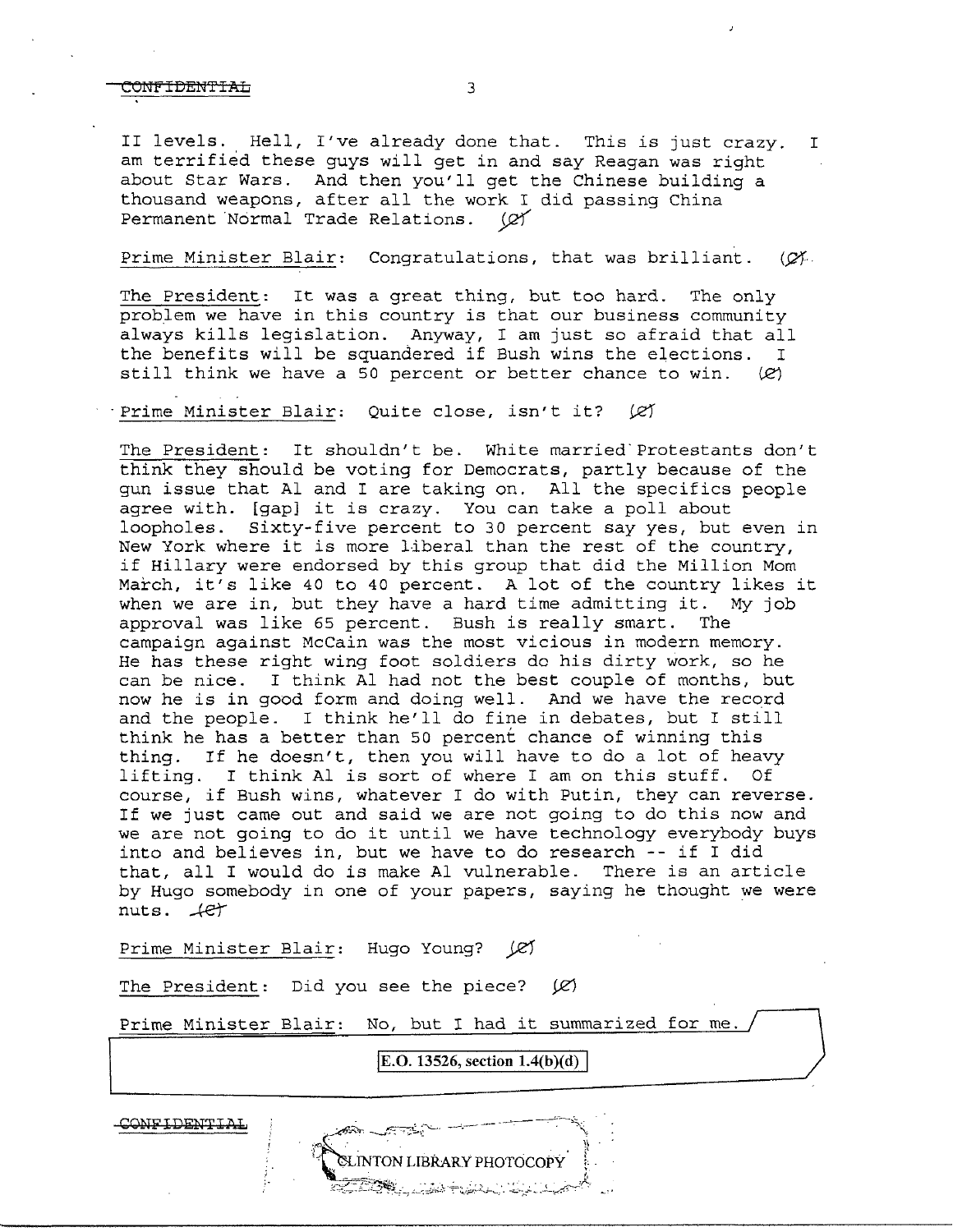The President: It would be a good thing if national missile defense worked on a broader basis. If it gives people the impression that it would work, people would believe that we could use the thing and they would be less likely to attack. But you've got to figure out if you deploy and if you got beyond the second phase and it could stop 50 or 60 warheads, what position .. would that put the Chinese in. I don't think a lot of people say let's go full tilt on this thing. The goal ought to be to get rid of these damn offensive weapons and direct our energies toward that. In the meantime, we must not do anything in the interim to increase the chances these weapons would be used.  $(X)$ 

Prime Minister Blair:

**IE.O. 13526, section 1.4(b)(d)** 

The President: The main thing is, the United States should take a position that we have got to do this in the context of our larger objectives. I am working with Al *in* an effort to preserve the arms control regime. If we could do *it, it* would be good. The problem I have with the Republican approach is they would deploy this big Star Wars in the sky system and an adversary can get under it if they want.  $\overrightarrow{e}$ 

*Prime* Minister Blair:  $f \leftrightarrow$ 

 $\frac{1}{2}$  ,  $\frac{1}{2}$  ,  $\frac{1}{2}$  ,  $\frac{1}{2}$  ,  $\frac{1}{2}$  ,  $\frac{1}{2}$  ,  $\frac{1}{2}$  ,  $\frac{1}{2}$  ,  $\frac{1}{2}$  ,  $\frac{1}{2}$  ,  $\frac{1}{2}$  ,  $\frac{1}{2}$  ,  $\frac{1}{2}$  ,  $\frac{1}{2}$  ,  $\frac{1}{2}$  ,  $\frac{1}{2}$  ,  $\frac{1}{2}$  ,  $\frac{1}{2}$  ,  $\frac{1$ 

The President: One thing Republicans say is that nobody believes we can have bad intentions, but we are the only people who have ever dropped one of these weapons. My objective is to try and leave office with the thing in the best possible state in terms of a decent outcome. I am trying to do this deal with Putin to foreclose the possibility of going to any bigger system which would undermine arms control. It might not work. We might not be able to do it. But I still think we are going to win this thing. We might not. It might be close. I always believed Al is going to win. I am going to try to make it difficult for Bush to go off half-cocked on this Star Wars deal.  $\cancel{\ell\ell}$ 

Prime Minister Blair: Yes. Any chance of seeing you?  $(\varnothing)$ 

The President: I hope so. I would still like to come over there. Now that we have the Northern Ireland government back up, maybe I can go by Ireland again.  $(2)$ 

Prime Minister Blair: I think it would be good. I have some ideas on this stuff. It would be nice to sit down and talk in detail. It would also be nice to see you in Ireland.  $\cancel{\varphi\gamma}$